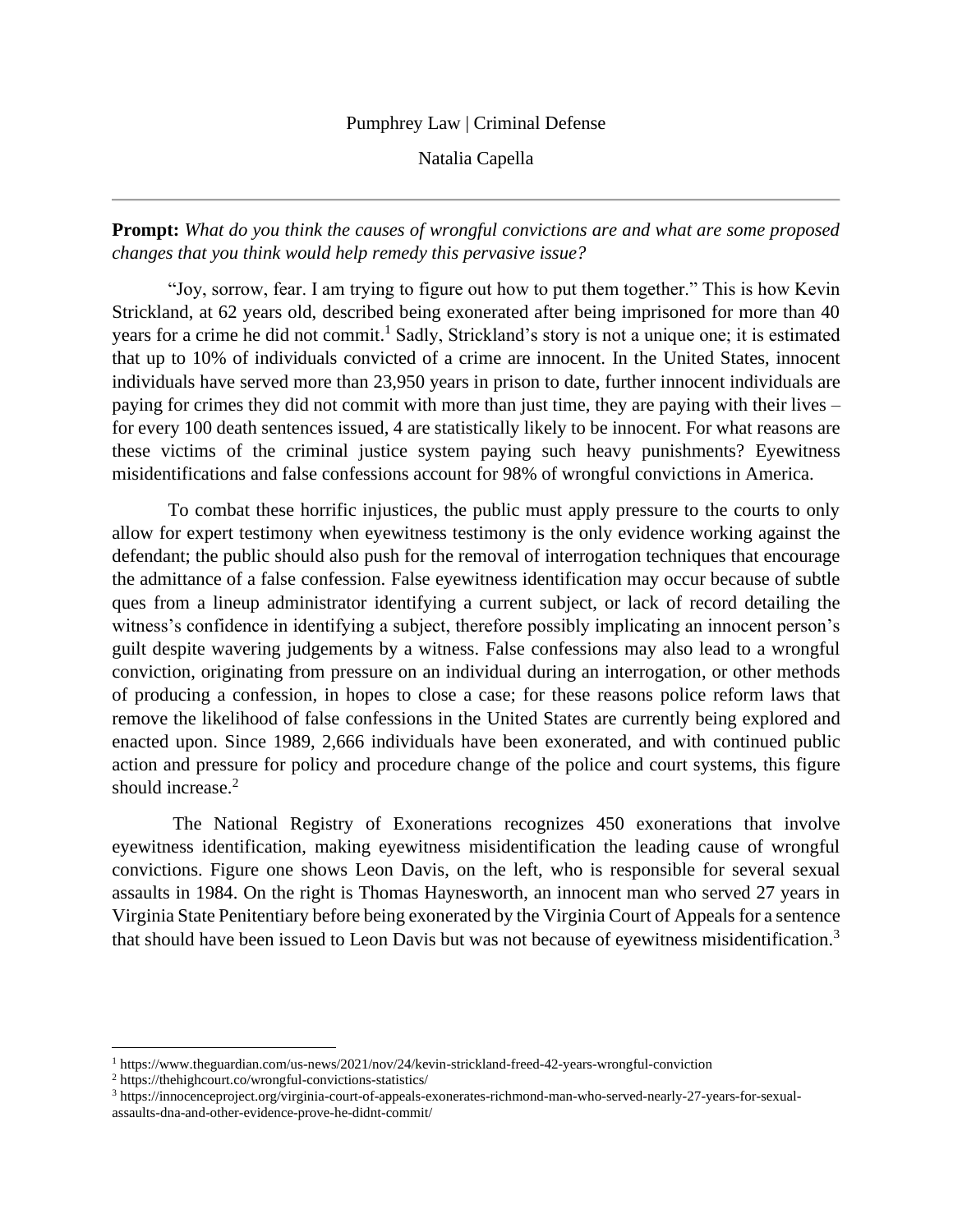

Figure 1: Leon Davis, who sexually assaulted several women in a series of attacks in the 1980s is pictured on the left; Thomas Haynesworth, an innocent man who fell victim to the system that imprisoned him for Davis' crimes is pictured on the right.

Dr. Jennifer Dysart, a professor of psychology at John Jay College of Criminal Justice<sup>4</sup> has researched and shed light on several reasons why eyewitness accounts lead to false convictions so often. Memory retention falls to nearly 20% one month following an event, meaning an individual's ability to accurately remember an event clearly and fully in detail is incredibly unlikely. Dr. Dysart also explored the power of suggestion in criminal justice, which often contributes to false convictions by implying to eyewitnesses there is a "right" answer. For example, in an exercise to illustrate the power of suggestion, a picture of 12 differently oriented pennies is provided, with the instructions to "pick out the correctly oriented penny". The individual subject completing this exercise will almost certainly pick out one of the 12 pennies they identify as familiar. In reality, none of the 12 pennies are a reflection of the real orientation of a penny, but because they were instructed to, the individual believed the real penny was in the set. This can be the case in a police lineup, for which a true perpetrator may not even be present, but an eyewitness account may identify an individual based off of vague memory and the sense and suggestion that the perpetrator is in the set.<sup>5</sup> One solution to eradicating the likelihood of false eyewitness accounts is to limit in-court identifications, where a witness will call out an individual accused of the crime at hand. The Connecticut Supreme Court has recently decided to limit the instances of in-court identifications due to the nature of their unreliability. Other solutions to combat false eyewitness identification include reforming police procedure for administering lineups by performing blind administration, where the police administering a lineup are unaware of the suspect, therefore avoiding bias and suggestion for the witness, and also instructing witnesses that a perpetrator may not even be present in the lineup, and sharing that an investigation will continue regardless of

<sup>4</sup> https://www.jjay.cuny.edu/faculty/jennifer-e-dysart

<sup>5</sup> https://innocenceproject.org/how-eyewitness-misidentification-can-send-innocent-people-to-prison/